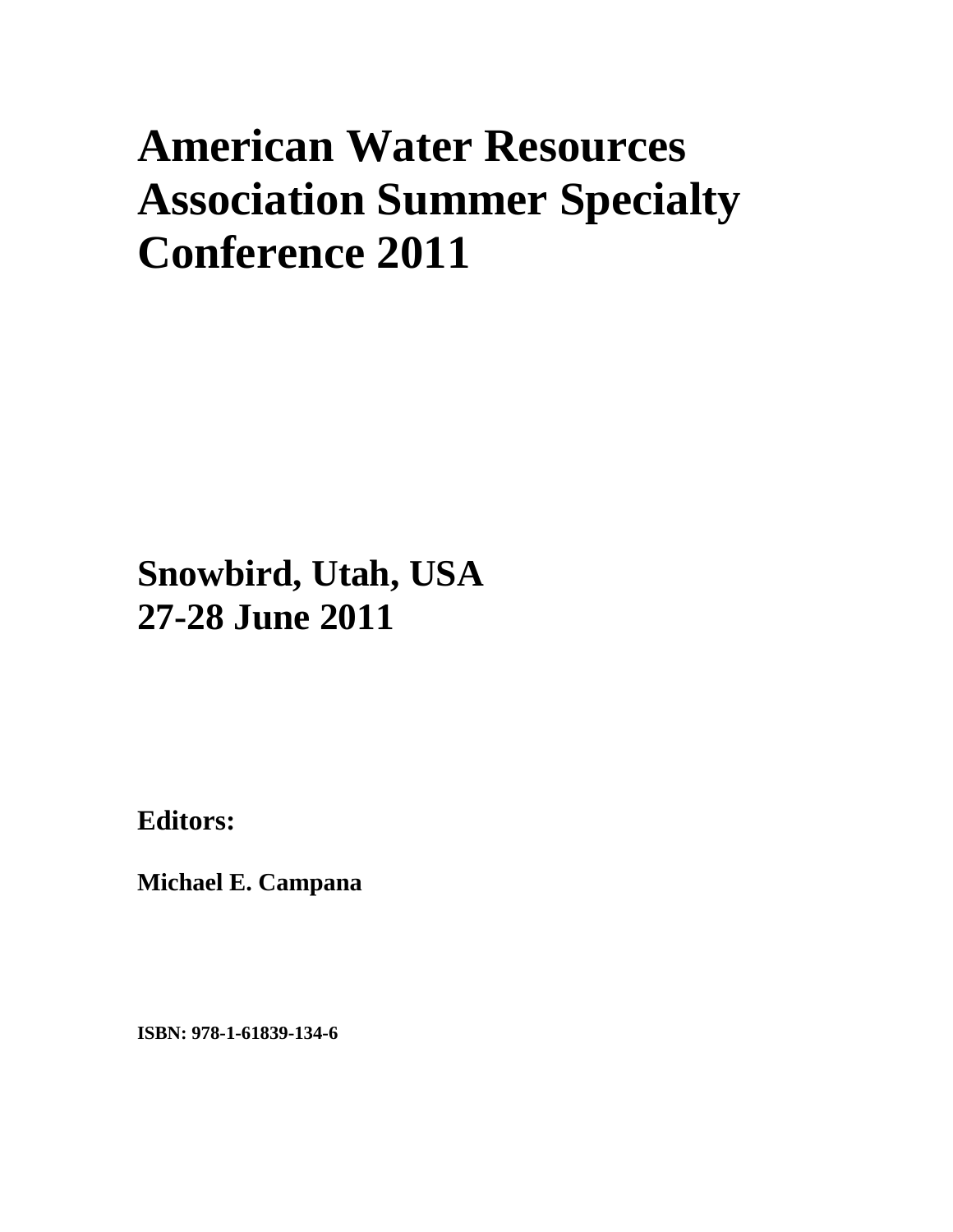**Printed from e-media with permission by:** 

Curran Associates, Inc. 57 Morehouse Lane Red Hook, NY 12571



**Some format issues inherent in the e-media version may also appear in this print version.** 

Copyright© (2011) by the American Water Resources Association All rights reserved.

Printed by Curran Associates, Inc. (2011)

For permission requests, please contact the American Water Resources Association at the address below.

American Water Resources Association PO Box 1626 Middleburg, VA 20118

Phone: (540) 687-8390 Fax: (540) 687-8395

awrahq@aol.com

# **Additional copies of this publication are available from:**

Curran Associates, Inc. 57 Morehouse Lane Red Hook, NY 12571 USA Phone: 845-758-0400 Fax: 845-758-2634 Email: curran@proceedings.com Web: www.proceedings.com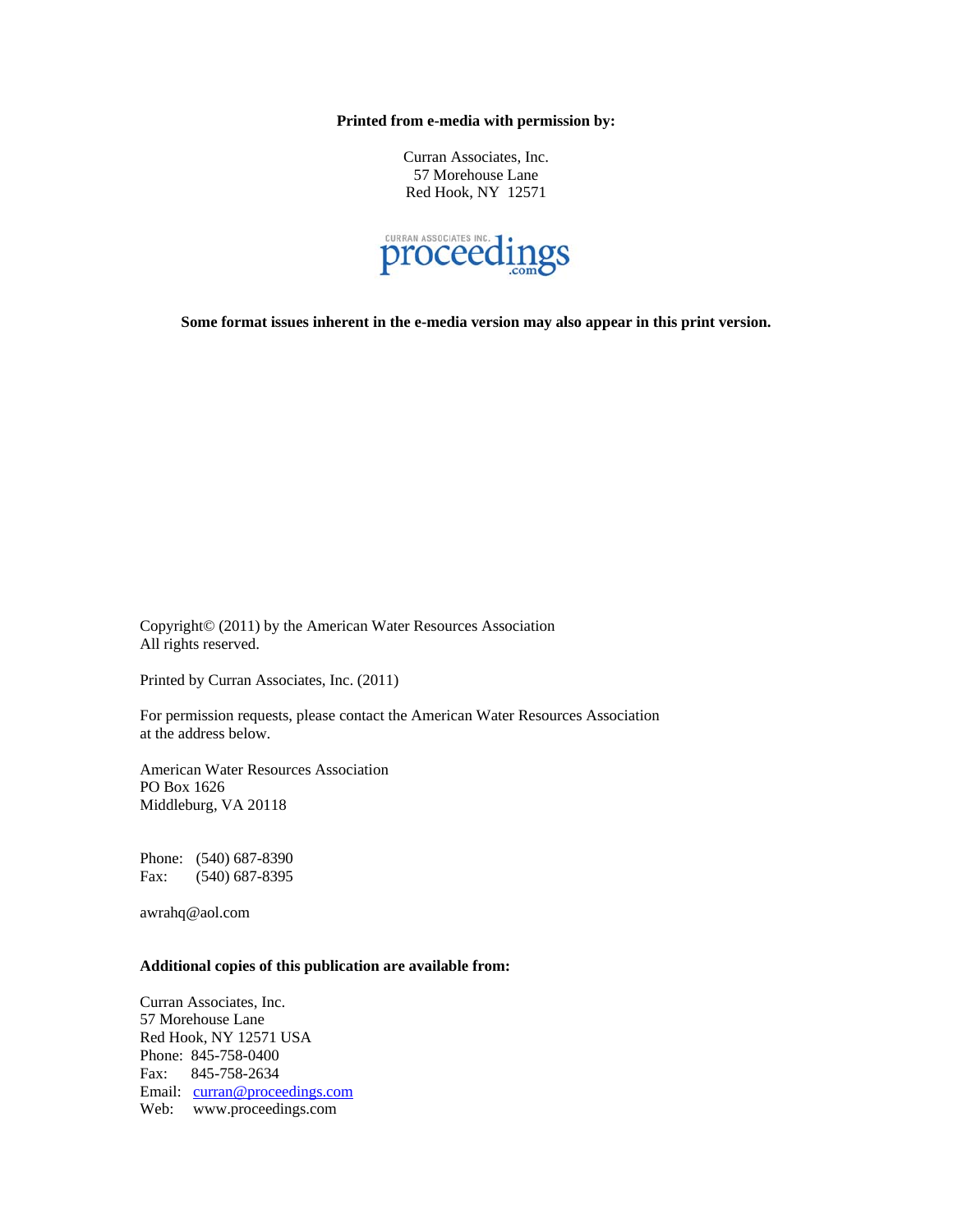# **TABLE OF CONTENTS**

# **SESSION 1: COLLABORATIVE MODELING EXPERIENCES ACROSS THE U.S.:**

| Applying IWRM Through Technical And Regulatory Integration and Sustainable Stakeholder    |  |
|-------------------------------------------------------------------------------------------|--|
|                                                                                           |  |
| Carol Collier, Kenneth Najjar                                                             |  |
|                                                                                           |  |
| Kelley Dyer, Dan Rodrigo, Natalie Zwinkels                                                |  |
|                                                                                           |  |
| Mark Anderson, Steve Gaschler, Emily Callaway, David Green                                |  |
| Use of Integrated Surface and Groundwater Modeling in the Southeast Lee County Integrated |  |
|                                                                                           |  |
| Carter Borden, Marcelo Lago, Tim Hazlett                                                  |  |
|                                                                                           |  |

#### **SESSION 2: WATER QUALITY:**

| Christian Starz                                             |  |
|-------------------------------------------------------------|--|
|                                                             |  |
| Brenda Macke, Natalie Postel, Steve Wolosoff, Alicia Greene |  |
|                                                             |  |
| Jang Suk Hwan, Mankyu Song, Changhoon Kang                  |  |

# **SESSION 3: FLOOD MANAGEMENT:**

| Gyewoon Choi, Sookwon Chae, Seongjoon Byeon |  |
|---------------------------------------------|--|
|                                             |  |
| Daniel March, Gary Andres, Wyeth Friday     |  |

#### **SESSION 4: HYDROLOGY FOR THE ENVIRONMENT, LIFE AND POLICY:**

| Ted Engman<br>J. Filipiak, C. Spitzack, M. Muste                                           |  |
|--------------------------------------------------------------------------------------------|--|
| From Fish Fins to Phosphorus Criteria - Tracking Accountability in the Transboundary Lake  |  |
|                                                                                            |  |
| Michaela Stickney                                                                          |  |
|                                                                                            |  |
| Eda R. Soto                                                                                |  |
| Integrated Catchment Management in the ERA of Global Change: Can Stake Holders Empowerment |  |
|                                                                                            |  |
| Shahbaz Khan                                                                               |  |

#### **SESSION 5: GEOMORPHIC CONSIDERATIONS:**

| Creating Sustainability Through Application of Air, Soil, and Water Contaminant Risk Factors and |  |
|--------------------------------------------------------------------------------------------------|--|
|                                                                                                  |  |
| Daniel T. Rogers, Martin M. Kaufman, Kent S. Murray                                              |  |
| Shane Green, Norm Evenstad, Nathaniel Todea                                                      |  |
|                                                                                                  |  |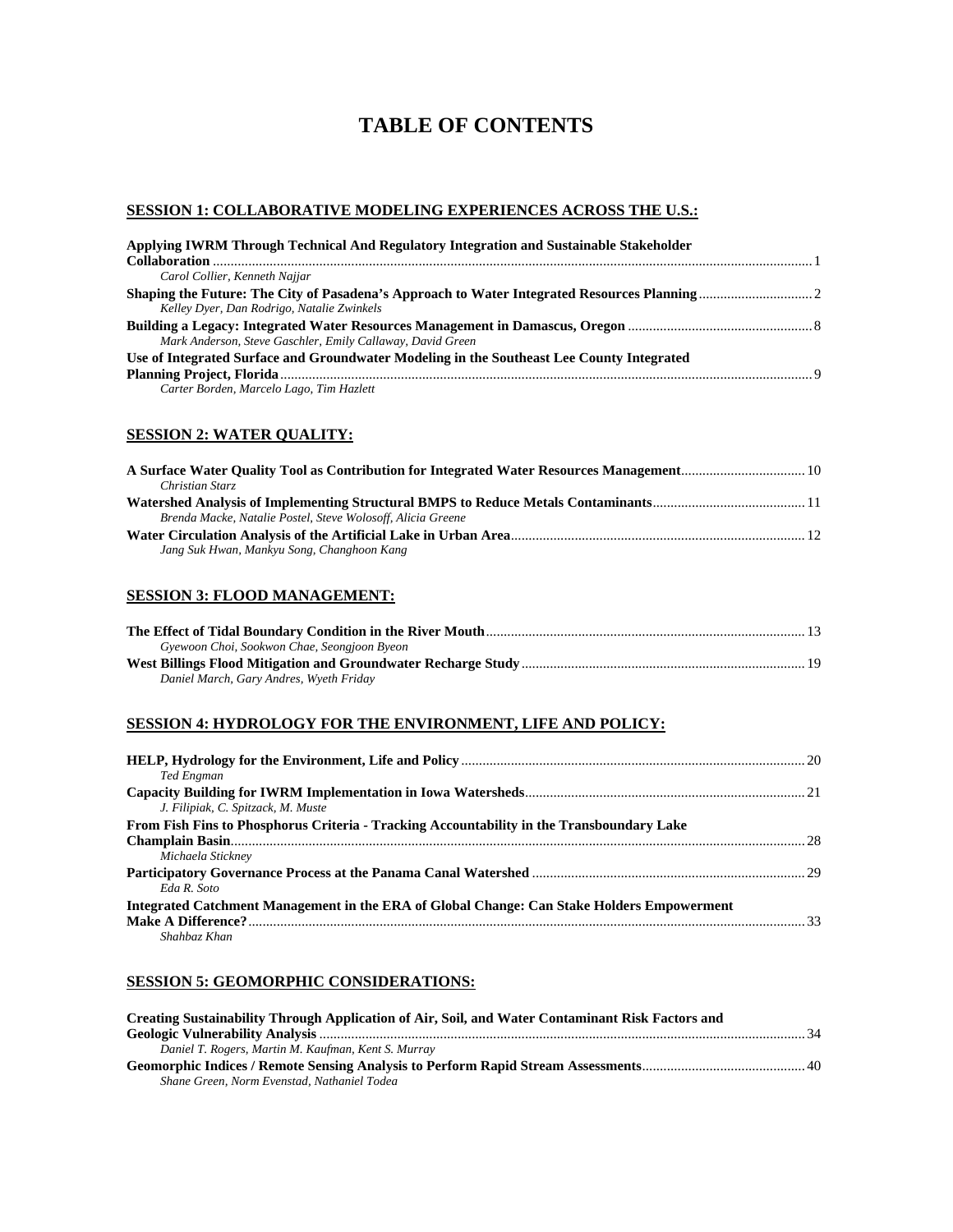| Delta Building and the Lower Mississippi River: The Need for a More Integrated Approach to           |  |
|------------------------------------------------------------------------------------------------------|--|
|                                                                                                      |  |
| Denise Reed                                                                                          |  |
| Development and Application of a Screening Framework for Integrated Watershed Management in a        |  |
|                                                                                                      |  |
| Eun-Sung Chung, Woo-Yeon Sonu, Kil Seong Lee                                                         |  |
| <b>Conflict Resolution of Water Resources Allocations using Game Theoretic Approach: The Case of</b> |  |
|                                                                                                      |  |
| A. Abrishamchi, M. Danesh-Yazdi, M. Tajrishy                                                         |  |

# **SESSION 7 (SPECIAL SYMPOSIUM SESSION): THE USE OF COLLABORATIVE MODELING FOR IMPLEMENTING IWRM:**

| Hal Cardwell, Bill Werick, Vince Tidwell, Stacy Langsdale, Mark Lorie, Brian Manwaring, Linda Manning, Lisa   |  |
|---------------------------------------------------------------------------------------------------------------|--|
| Bourget, Guillermo Mendoza                                                                                    |  |
| Taking Stock of Lessons from Participatory Modeling Experiences for Integrated Water Resources                |  |
|                                                                                                               |  |
| Nuno Videira, Paula Antunes, Rui Santos, Rita Lopes                                                           |  |
|                                                                                                               |  |
| Stacy Langsdale, Allyson Beall, Elizabeth Bourget, Erik Hagen, Scott Kudlas, Richard Palmer, Diane Tate, Bill |  |
| Werick                                                                                                        |  |
|                                                                                                               |  |
| William Michaud                                                                                               |  |

# **SESSION 8: UTILITY WATER MANAGEMENT I:**

| Challenges of Balancing Competing uses: Protecting a Major Public Drinking Water Supply in |  |
|--------------------------------------------------------------------------------------------|--|
|                                                                                            |  |
| Robert McConnell, Douglas Robison                                                          |  |
|                                                                                            |  |
| Chris Petry, Dean Moss                                                                     |  |
|                                                                                            |  |
| Steve Sorrell, Timothy M. Haag                                                             |  |

# **SESSION 9: GROUNDWATER:**

| Case Study: Groundwater Rights Transfers in the Eastern Snake Plain Aquifer, a Consultant's |  |
|---------------------------------------------------------------------------------------------|--|
|                                                                                             |  |
| <b>Bryce Contor</b>                                                                         |  |
|                                                                                             |  |
| Michael Campana                                                                             |  |

# **SESSION 10 (SPECIAL SYMPOSIUM SESSION): CASE STUDIES IN COLLABORATIVE MODELING I – CONVENING STAKEHOLDERS BASED PROCESS:**

| Austin S. Polebitski, Richard Palmer                                                                         |      |
|--------------------------------------------------------------------------------------------------------------|------|
| Collaborative Modeling for Decision Support in the Upper San Pedro Basin (Arizona): What Else do             |      |
|                                                                                                              | - 76 |
| Aleix Serrat-Capdevila, Juan B. Valdes, Hoshin V. Gupta, Anne Browning-Aiken, Kevin Lansey, Timothy L. Finan |      |
| Bill Young                                                                                                   |      |
|                                                                                                              |      |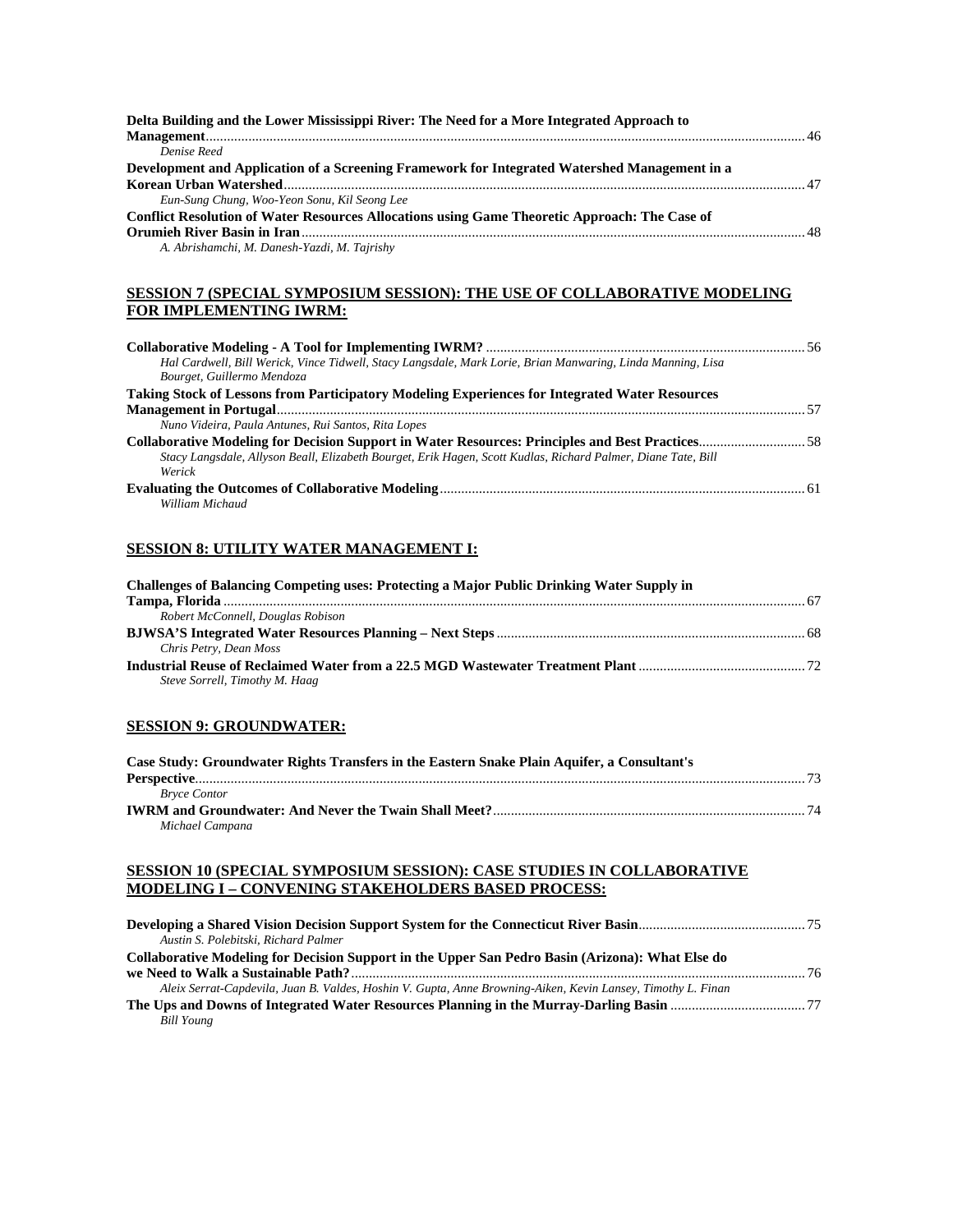# **SESSION 11: UTILITY WATER MANAGEMENT II:**

| Regional and Local Applications of Integrated Water Resource Management - Sonoma County Water                                                                            |  |
|--------------------------------------------------------------------------------------------------------------------------------------------------------------------------|--|
| Jay Jasperse, Don Seymour                                                                                                                                                |  |
| <b>Brett Gracely</b>                                                                                                                                                     |  |
|                                                                                                                                                                          |  |
| <b>Bruce Lytle</b>                                                                                                                                                       |  |
| SESSION 12: AGRICULTURAL CONSIDERATIONS:                                                                                                                                 |  |
| The Conservation Challenge for Western Irrigated Agriculture in the Face of Emerging Demands                                                                             |  |
| Glenn Schaible, Marcel Aillery                                                                                                                                           |  |
| Lisa Beutler, Dale Schafer                                                                                                                                               |  |
| <b>SESSION 13 (SPECIAL SYMPOSIUM SESSION): CASE STUDIES IN COLLABORATIVE</b>                                                                                             |  |
| <b>MODELING II - DEVELOPING DECISION SUPPORT TOOLS:</b>                                                                                                                  |  |
| <b>Bill Werick</b>                                                                                                                                                       |  |
| Collaborative, Stakeholder-Driven, Water-Energy-Agriculture-Ecosystems Modeling and Planning                                                                             |  |
|                                                                                                                                                                          |  |
| Howard Passell, Jesse Roach, Marissa Reno, Vince Tidwell                                                                                                                 |  |
| <b>SESSION 14: BARRIERS TO IMPLEMENTATION:</b>                                                                                                                           |  |
| William Cox                                                                                                                                                              |  |
|                                                                                                                                                                          |  |
| Barney Austin, Duane Smith, Brian McClain                                                                                                                                |  |
| <b>SESSION 15: PLANNING STUDIES:</b>                                                                                                                                     |  |
| Persephene St. Charles, Jim Taylor, Raul Garibay, Tim Hampton                                                                                                            |  |
| Jesse Bradlev                                                                                                                                                            |  |
| Heidi Moltz, Carlton Haywood, Joe Hoffman                                                                                                                                |  |
| Ada L. Benavides, Steve L. Stockton                                                                                                                                      |  |
| <u>SESSION 16 (SPECIAL SYMPOSIUM SESSION): CASE STUDIES IN COLLABORATIVE</u><br>MODELING III – NAVIGATING INSTITUTIONAL FRAMEWORKS AND IMPLEMENTING<br><b>DECISIONS:</b> |  |
|                                                                                                                                                                          |  |
| Marjan Van Den Belt, Heike Schiele                                                                                                                                       |  |

**IWRM Through Collaborative Modeling for Decision Support the Bow River Case Study**....................................... 105 *Daniel Sheer*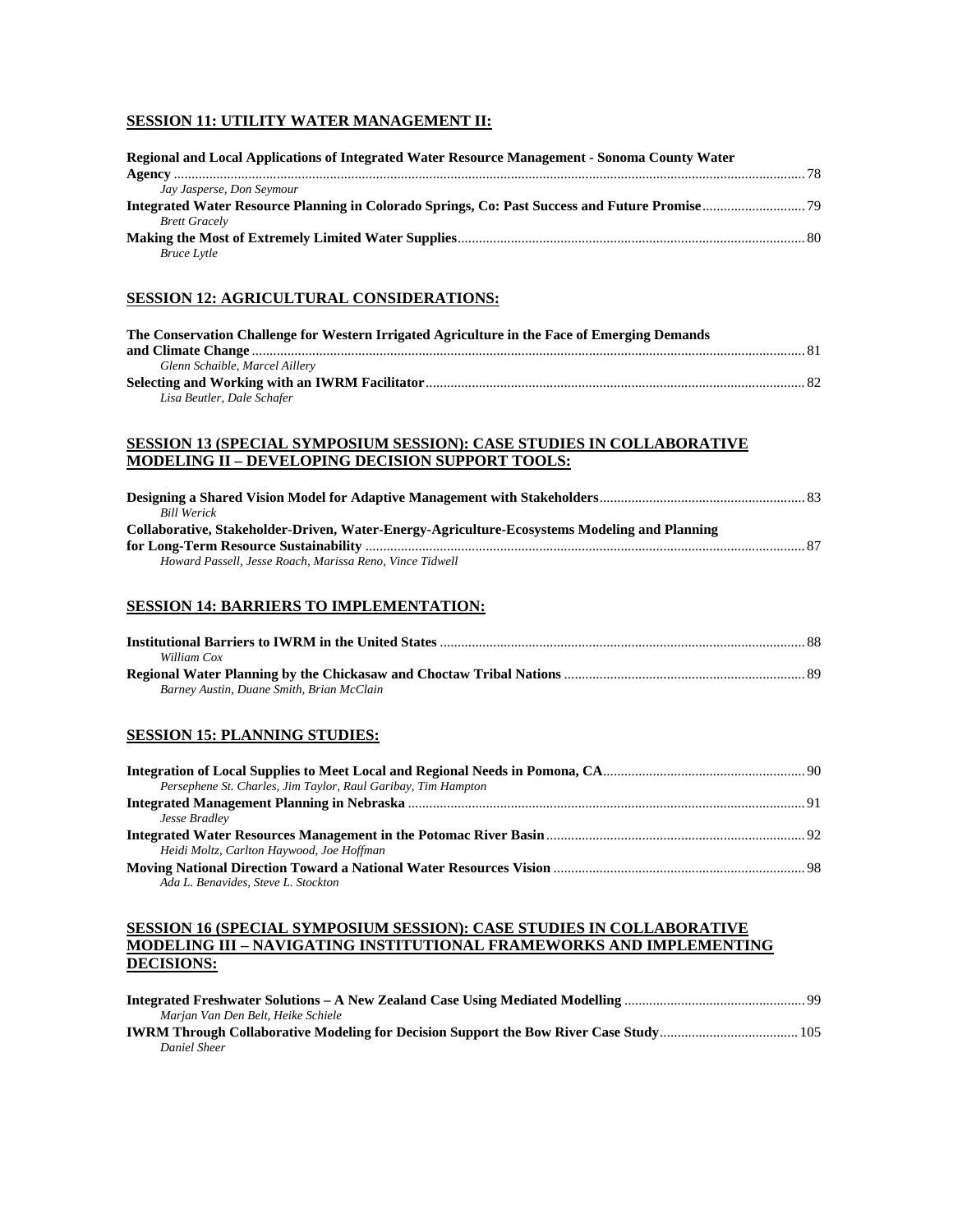| Integrating Collaborative Modeling, Structured Participation and Integrated Water Resources |  |
|---------------------------------------------------------------------------------------------|--|
|                                                                                             |  |
| Guillermo Mendoza, Aleix Serrat-Capdevila, Hal Cardwell, Marie-Laure Lajaunie               |  |

# **SESSION 17: CASE STUDIES:**

| Developing a Strategy for Addressing the Hydrological and Sociological Implications of Development      |  |
|---------------------------------------------------------------------------------------------------------|--|
| on Irrigated Agricultural Lands in Henry's Fork Watershed, Southeast Idaho: A Case Study in             |  |
|                                                                                                         |  |
| Amy Verbeten, Rob Van Kirk, J. Mark Baker, Yvonne Everett, Lora Liegal, Kimberly Peterson, Brian Apple, |  |
| Veronica Orosz                                                                                          |  |
| <b>Integrating Water Resource Management and Environmental Objectives:</b>                              |  |
|                                                                                                         |  |
| Eloise Kendy, Mark P. Smith                                                                             |  |
| A Fifteen Year Perspective on Integrating Science, Water Management and Stakeholder Participation       |  |
|                                                                                                         |  |
| Lyn Benjamin                                                                                            |  |
| A Regional Sediment Management Plan for the Delaware Estuary –                                          |  |
|                                                                                                         |  |
| Carol Collier, J. Bailey Smith, James Eisenhardt, Roy Denmark, Robert Tudor                             |  |

# **SESSION 18: THE CALIFORNIA INTEGRATED REGIONAL WATER MANAGEMENT PROGRAM:**

| California's IRWM Program - A Regional Framework for Integrated Water Resources Management 111 |  |
|------------------------------------------------------------------------------------------------|--|
| Dave Richardson, Alyson Watson                                                                 |  |
|                                                                                                |  |
| Tom West, Russ Bryden, Phil Doudar, Mark Pestrella                                             |  |
|                                                                                                |  |
| Ali Taghavi, Elias Tijerina, Saquib Najmus, David Orth                                         |  |
|                                                                                                |  |
| Jeanna Long, Saquib Najmus, Ali Taghavi, Farhad Navaei, Yamin Noor                             |  |
|                                                                                                |  |
| Rosalyn Prickett, Mark Stadler, Jeff Pasek, Sheri McPherson                                    |  |

# **SESSION 19: COLLABORATIVE APPROACHES I:**

| Margaret T. Herzog, John W. Labadie                                                                      |  |
|----------------------------------------------------------------------------------------------------------|--|
|                                                                                                          |  |
| Patricia Farrell                                                                                         |  |
|                                                                                                          |  |
| Valerie Seidel, Ivana Blankenship, Tom Singleton, Tom Farkas, Doug Robison, Christopher De Bodisco, Paul |  |
| Yacobellis                                                                                               |  |

# **SESSION 20: TOOLS FOR IWRM I:**

| William Hahn, Michael Drain, Beorn Courtney                                                 |  |
|---------------------------------------------------------------------------------------------|--|
| Soil Water Content Monitoring Sensors, a Vital Technology for a Successful Integrated Water |  |
|                                                                                             |  |
| Ali Fares, Farhat Abbas, Samira Fares                                                       |  |
|                                                                                             |  |
| Jamie Lefkowitz, Leeann Williams, Mark Hilty                                                |  |
|                                                                                             |  |
| Sheung-Kown Kim, Jaehee Kim, Jiyoon Choi                                                    |  |
|                                                                                             |  |